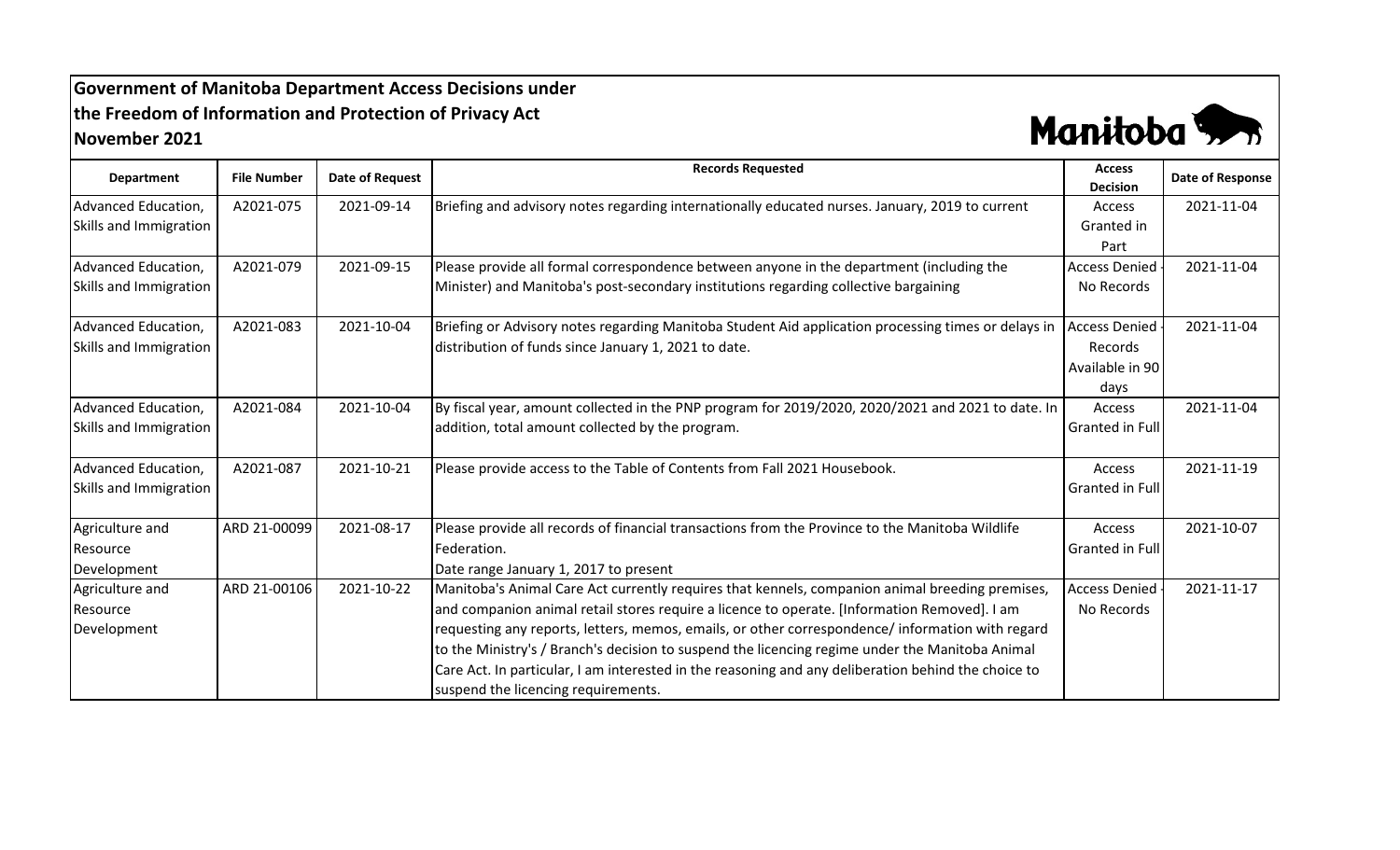| Agriculture and         | ARD 21-00107 | 2021-10-25 | Any statistics on the amount of complaints received by the Ministry/Animal Health and Welfare                      | Access                 | 2021-11-17 |
|-------------------------|--------------|------------|--------------------------------------------------------------------------------------------------------------------|------------------------|------------|
| Resource                |              |            | Branch pertaining to kennels, animal breeding facilities, and/or companion animal retail stores                    | Granted in Full        |            |
| Development             |              |            | annually (i.e. a count of the number of complaints received each ear) from 2010 - 2021.                            |                        |            |
| <b>Central Services</b> | 21CNS-026    | 2021-03-19 | Please provide contract #4501203656 with PROVIDENCE THERAPEUTICS HOLDINGS, totaling \$36                           | <b>Access Denied</b>   | 2021-11-24 |
|                         |              |            | Million.                                                                                                           | No Records             |            |
|                         |              |            | Timeframe: January 1, 2021 - March 18, 2021                                                                        |                        |            |
| <b>Central Services</b> | 21CNS-094    | 2021-06-30 | Manitoba's policy position regarding the prohibition of smoking in the area of a Site designated for               | <b>Access Denied</b>   | 2021-11-19 |
|                         |              |            | VLT Gaming under the First Nation Video Lottery Terminal (VLT) Siteholder Agreement(s) and                         | No Records             |            |
|                         |              |            | Smoking and Covid-19 or coronavirus (since 2020)                                                                   |                        |            |
|                         |              |            | Date range: 2018 to present                                                                                        |                        |            |
| <b>Central Services</b> | 21CNS-129    | 2021-10-04 | Please provide the following record: number of rapid COVID tests received, number used and the                     | Access                 | 2021-11-15 |
|                         |              |            | percentage of received tests that have been used since March 1, 2020                                               | <b>Granted in Full</b> |            |
|                         |              |            | Time Frame: March 1, 2020 to October 4, 2021                                                                       |                        |            |
| <b>Civil Service</b>    | 21CSC-036    | 2021-10-21 | Please provide access to the Table of Contents from the Fall 2021 Housebook.                                       | Access                 | 2021-11-02 |
| Commission              |              |            | Time frame: July 1, 2021 to October 21, 2021.                                                                      | Granted in Full        |            |
| Conservation and        | 2021-106     | 2021-06-30 | Contracts, proposals, briefing notes and reports relating to privitization and business opportunities              | Access                 | 2021-11-03 |
| Climate                 |              |            | within Manitoba Parks.                                                                                             | Granted in             |            |
|                         |              |            |                                                                                                                    | Part                   |            |
| Conservation and        | 2021-123     | 2021-07-27 | Briefing and advisory notes regarding organics, recycling or waste diversion, from April 1, 2020 to                | Access                 | 2021-11-05 |
| Climate                 |              |            | present.                                                                                                           | Granted in             |            |
|                         |              |            |                                                                                                                    | Part                   |            |
| Conservation and        | 2021-141     | 2021-10-05 | Please identify and provide information on file regarding any site within the Boundary of the Town                 | Access                 | 2021-11-09 |
| Climate                 |              |            | of Leaf Rapids that is or has been any or all of investigated, designated and remediated in                        | Granted in Full        |            |
|                         |              |            | accordance with the Contaminated Sites Remediation Act and the Contaminated Sites Remediation                      |                        |            |
|                         |              |            | Regulation, including: a) The Environmental Site Assessment or Environmental Sites Assessment for                  |                        |            |
|                         |              |            | a site; b) The designation of a site by the Director c) The Remediation Plan for a site d) Any                     |                        |            |
|                         |              |            | revocation of the designation of a site as sent by the Director to the Land Titles Office, the registerd           |                        |            |
|                         |              |            | owner (s) and the municipality, from July 1971 to present.                                                         |                        |            |
| Conservation and        | 2021-143     | 2021-10-05 | Further to the Environmental Accident Reporting Regulation: a) Please provide a copy of any report                 | Access                 | 2021-11-09 |
| Climate                 |              |            | or reports of an environment accident within the boundaries of Town of Leaf Rapids, from July 1971 Granted in Full |                        |            |
|                         |              |            | to present.                                                                                                        |                        |            |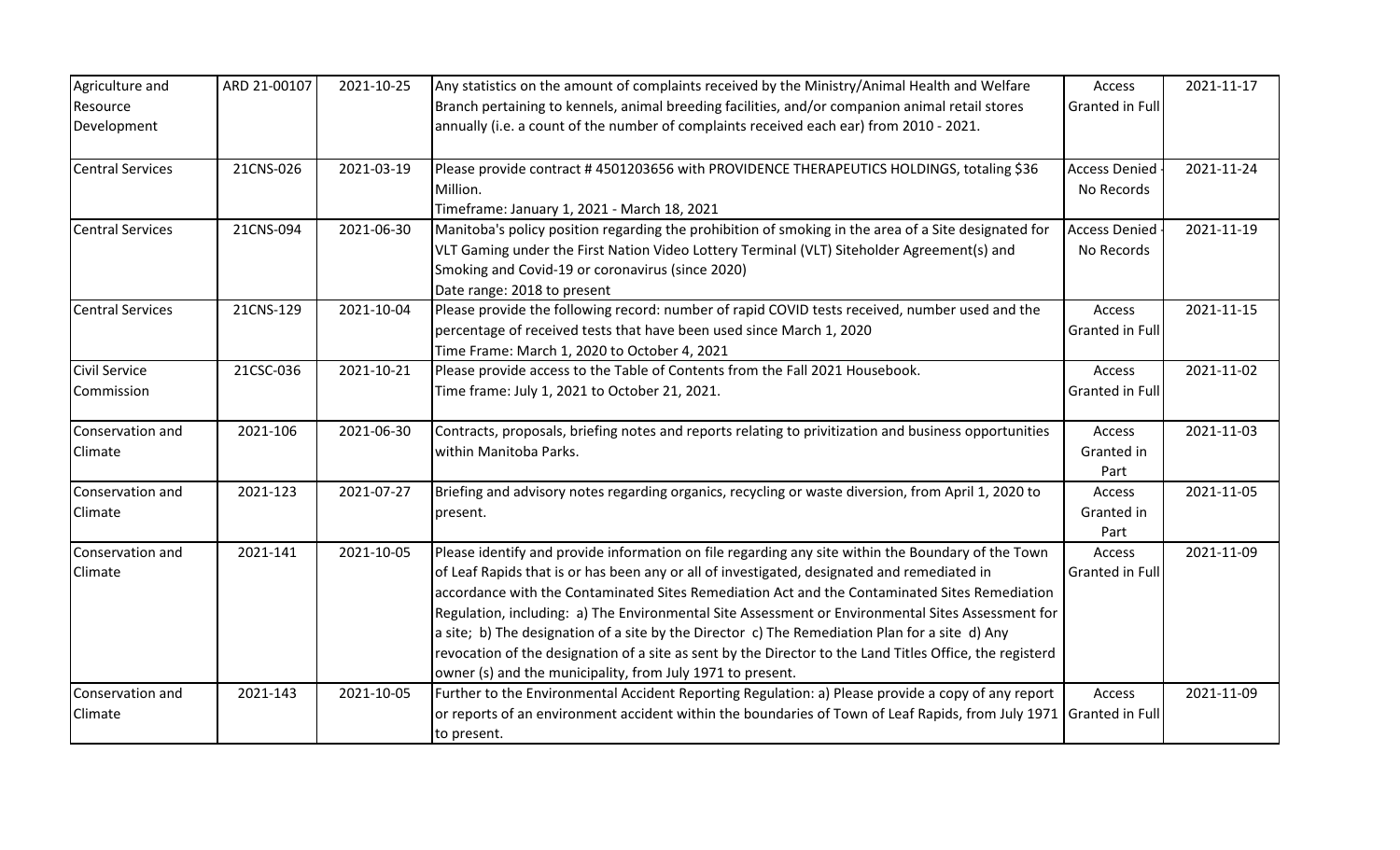| Conservation and      | 2021-162 | 2021-10-20 | Public Accounts for 2020/2021 for Conservation and Climate include a disclosed \$1,020,966 paid to                   | Access               | 2021-11-30 |
|-----------------------|----------|------------|----------------------------------------------------------------------------------------------------------------------|----------------------|------------|
| Climate               |          |            | Custom Helicopters Ltd. Please provide a copy of the contracts associated with these payments.                       | Granted in           |            |
|                       |          |            |                                                                                                                      | Part                 |            |
| Conservation and      | 2021-163 | 2021-10-21 | The most recent listing of Manure Storage Facility locations for all of Manitoba, in Excel or other                  | Access               | 2021-11-05 |
| Climate               |          |            | spreadsheet form.                                                                                                    | Granted in           |            |
|                       |          |            |                                                                                                                      | Part                 |            |
| Conservation and      | 2021-166 | 2021-10-21 | A copy of the petroleum storage tank database for all of Manitoba in Excel, or other spreadsheet                     | Access               | 2021-11-05 |
| Climate               |          |            | form. I understand this database is no longer updated, but do you have a copy of the last report you Granted in Full |                      |            |
|                       |          |            | can provide?                                                                                                         |                      |            |
| Conservation and      | 2021-167 | 2021-10-21 | Please provide a Table of Contents from the Fall 2021 Housebook.                                                     | Access               | 2021-11-30 |
| Climate               |          |            |                                                                                                                      | Granted in Full      |            |
|                       |          |            |                                                                                                                      |                      |            |
| Conservation and      | 2021-170 | 2021-10-25 | Public Accounts for 2018/2019 for 'Other Appropriations' includes a disclosed \$3,009,594 paid to                    | <b>Access Denied</b> | 2021-11-30 |
| Climate               |          |            | Custom Helicopters Ltd. St. Andrews. Please provide any reports generated regarding related                          | No Records           |            |
|                       |          |            | contracts                                                                                                            |                      |            |
| Conservation and      | 2021-171 | 2021-10-25 | Public Accounts for 2017/2018 for 'Other approriations' includes a disclosed \$2,598,788 paid to                     | <b>Access Denied</b> | 2021-11-30 |
| Climate               |          |            | Custom Helicopters Ltd. St. Andrews. Please provide any reports generated regarding related                          | No Records           |            |
|                       |          |            | contracts                                                                                                            |                      |            |
| <b>Crown Services</b> | 21CS-034 | 2021-05-27 | From the Spring 2021 Housebook, copy of note "3. The Manitoba Gaming Pause" under Top Issues.                        | Access               | 2021-11-23 |
|                       |          |            | March 1, 2021 to May 21, 2021                                                                                        | Granted in           |            |
|                       |          |            |                                                                                                                      | Part                 |            |
| <b>Crown Services</b> | 21CS-035 | 2021-05-27 | From the Spring 2021 Housebook, copy of note "4. Liquor Retail Modernization" under Top Issues.                      | Access               | 2021-11-23 |
|                       |          |            | March 1, 2021 to May 21, 2021                                                                                        | Granted in           |            |
|                       |          |            |                                                                                                                      | Part                 |            |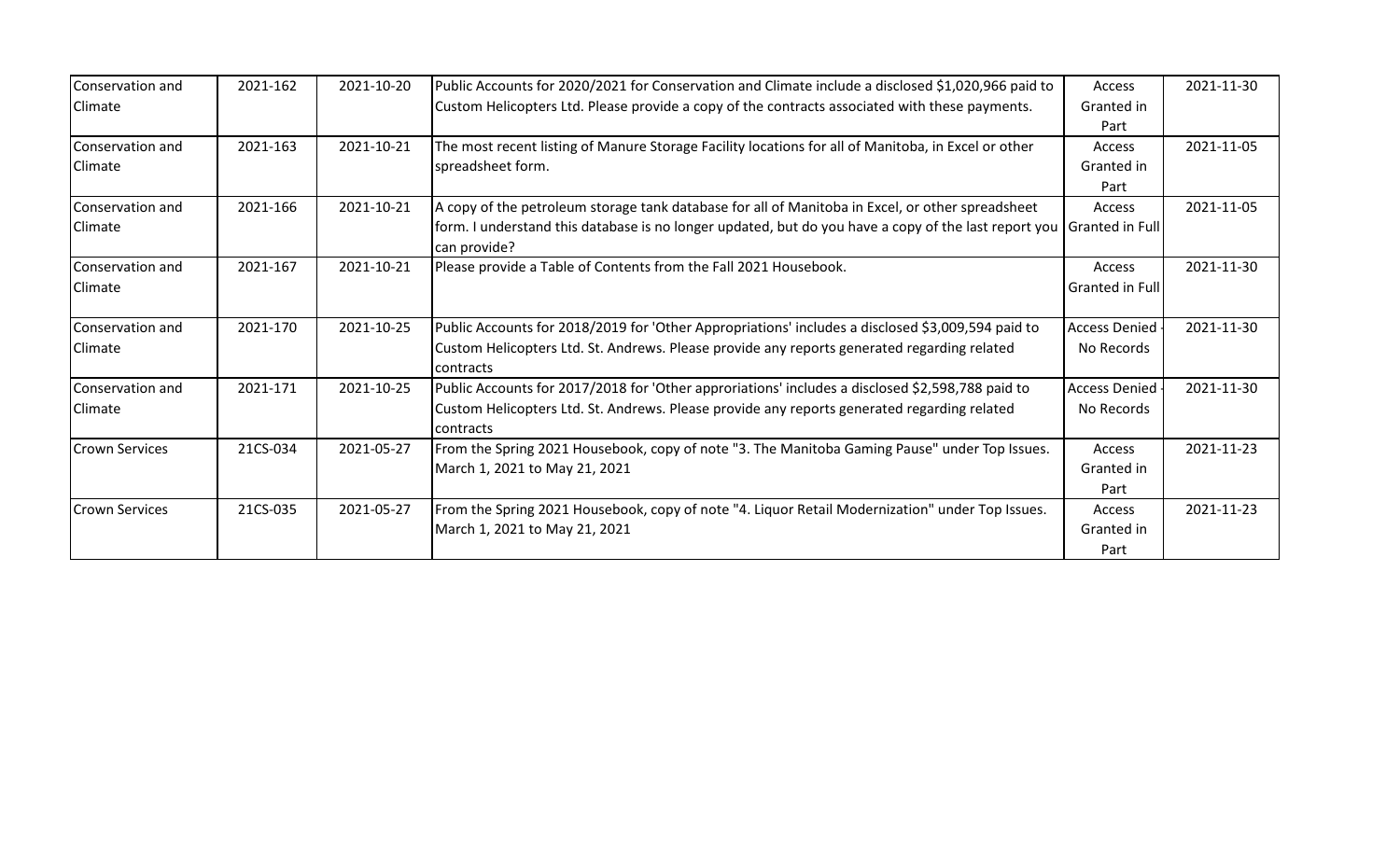| <b>Crown Services</b> | 21CS-056  | 2021-06-16 | Information related to Covid-19 committees set up by or advising the Province of Manitoba:                           | <b>Access Denied</b> | 2021-11-25 |
|-----------------------|-----------|------------|----------------------------------------------------------------------------------------------------------------------|----------------------|------------|
|                       |           |            | 1. A list of all committees dealing with any matter related to Covid-19, current and/or no longer                    | No Records           |            |
|                       |           |            | active, set up by, and/or commissioned/appointed by, and/or solicited by the Province of Manitoba,                   |                      |            |
|                       |           |            | or any agent of the Province, and whose jurisdiction/oversight has been delegated to or is run by                    |                      |            |
|                       |           |            | Manitoba Crown Services. For example, Manitoba Covid-19 Task Force or whatever the names of                          |                      |            |
|                       |           |            | any committees actually are/were                                                                                     |                      |            |
|                       |           |            | 2. The names of all persons sitting on and/or presiding over these committees (both current and/or                   |                      |            |
|                       |           |            | no-longer active committees) both current and/or past committee members, including role/title on<br>the committee(s) |                      |            |
|                       |           |            | 3. Minutes and dates of all meetings that have occurred with each of these committees                                |                      |            |
|                       |           |            | Timeframe: November 1, 2019 to June 12, 2021                                                                         |                      |            |
| <b>Crown Services</b> | 21CS-084  | 2021-07-05 | Please provide all briefing or advisory material and/or correspondence (email/letter) from the                       | <b>Access Denied</b> | 2021-11-10 |
|                       |           |            | department to officials at Manitoba Hydro regarding the Public Utilities Board's order for Manitoba                  | No Records           |            |
|                       |           |            | Hydro to provide financial information to the PUB. Timeframe: April 1, 2021 to July 5, 2021.                         |                      |            |
|                       |           |            |                                                                                                                      |                      |            |
| Economic              | E2021-076 | 2021-09-28 | Please provide the individual companies and/or organizations which received financial assistance as                  | Access               | 2021-11-03 |
| Development and Jobs  |           |            | part of the \$1.5M provided to the Manitoba Chambers of Commerce as announced on December 3,                         | Granted in           |            |
|                       |           |            | 2020 in a press release.                                                                                             | Part                 |            |
| Economic              | E2021-078 | 2021-09-29 | With regard to an April 5, 2019 press release titled "Province establishes economic development                      | Access               | 2021-11-29 |
| Development and Jobs  |           |            | office". Please provide any briefing and advisory notes regarding this.                                              | Granted in           |            |
|                       |           |            |                                                                                                                      | Part                 |            |
| Economic              | E2021-079 | 2021-09-29 | With regard to an April 5, 2019 press release titled "Province establishes economic development                      | <b>Access Denied</b> | 2021-11-03 |
| Development and Jobs  |           |            | office". Please provide the following records:                                                                       | No Records           |            |
|                       |           |            | * the list of positions in this office (current)                                                                     |                      |            |
|                       |           |            | the calendar for the person leading this office (in a permanent or acting capacity) for the last two                 |                      |            |
|                       |           |            | months, August and September                                                                                         |                      |            |
|                       |           |            | a list of any funds provided by this office in support of its objective as referenced in the press                   |                      |            |
|                       |           |            | release.                                                                                                             |                      |            |
|                       |           |            | January 1, 2019 to current; Calendar, August-September, 2021                                                         |                      |            |
| Economic              | E2021-080 | 2021-10-04 | I would like to request information on which businesses have accessed government funding under                       | Access               | 2021-11-03 |
| Development and Jobs  |           |            | the Healthy Hire grant program, in what amounts, and how much of the originally allocated \$30                       | Granted in           |            |
|                       |           |            | million dollars has been allocated to businesses in Manitoba.                                                        | Part                 |            |
|                       |           |            | Date Range: July 13, 2021 - present                                                                                  |                      |            |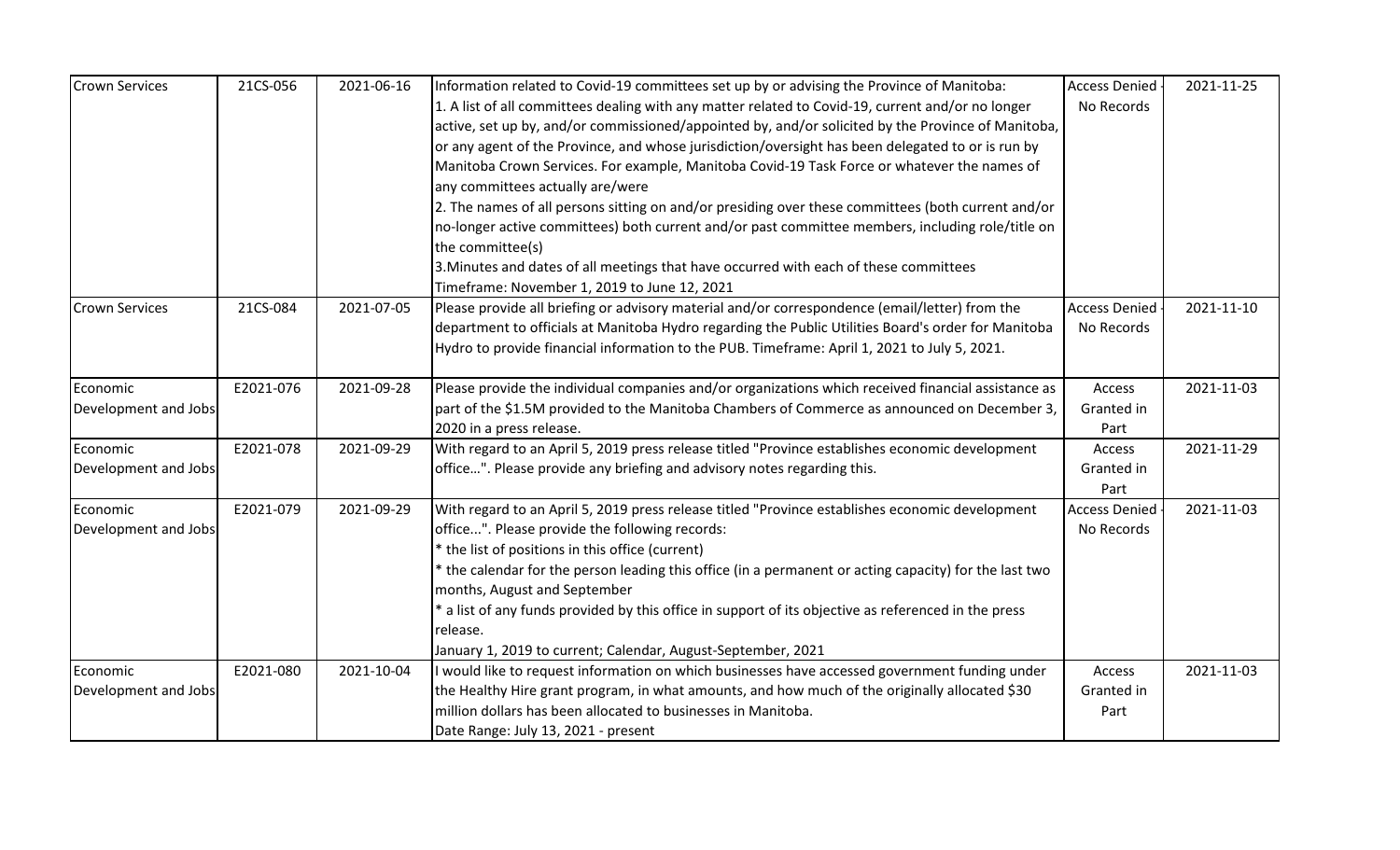| Economic             | E2021-082    | 2021-10-06 | The number of applications recieved as of October 6th for the Healthy Hire Manitoba program                                     | Access               | 2021-11-05 |
|----------------------|--------------|------------|---------------------------------------------------------------------------------------------------------------------------------|----------------------|------------|
| Development and Jobs |              |            | broken down by month, indicating the number of applications accepted, disallowed and pending.                                   | Granted in Full      |            |
| Economic             | E2021-083    | 2021-10-06 | The number of applications submitted for the Manitoba Pandemic Sick Leave Program from May 7th                                  | Access               | 2021-11-05 |
| Development and Jobs |              |            | to October 6th. Please provide a break down by month indicating the number of applications<br>approved, disallowed and pending. | Granted in Full      |            |
| Economic             | E2021-087    | 2021-10-21 | Please provide access to the Table of Contents from Fall 2021 Housebook.                                                        | Access               | 2021-11-19 |
| Development and Jobs |              |            |                                                                                                                                 | Granted in Full      |            |
| Education            | 2021 - E 159 | 2021-09-14 | The Manitoba Government hired consultants to work on Bill 64 as well as to work on the                                          | Access               | 2021-11-08 |
|                      |              |            | transformation stemming from that bill. Please provide the following records: what firm(s) were                                 | Granted in Full      |            |
|                      |              |            | hired and how much is/was their respective remuneration.                                                                        |                      |            |
|                      |              |            | Date range January 2020 to current                                                                                              |                      |            |
| Education            | 2021 - E 162 | 2021-09-14 | Total cost of "Better Education Starts Today", including any advertising and consultant costs. Please                           | Access               | 2021-11-08 |
|                      |              |            | break out costs for advertising and consultants. Please include the name of any consultant used.                                | Granted in Full      |            |
|                      |              |            | Date range: October 2019 to current                                                                                             |                      |            |
| Education            | 2021 - E 163 | 2021-09-14 | Total costs of the activities of the Transformation Management Office, including any advertising and                            | Access               | 2021-11-08 |
|                      |              |            | consultant costs. Please break out costs for advertising and consultants. Please include the name of                            | Granted in Full      |            |
|                      |              |            | any consultant used. For clarity, your response $2021 - E080$ refers to external consulting teams.                              |                      |            |
|                      |              |            | Date range: October 2019 to current                                                                                             |                      |            |
| Education            | 2021 - E 164 | 2021-10-04 | Amount of funds spent on implementation of Bill 64, including staff time.                                                       | Access               | 2021-11-08 |
|                      |              |            | Date range January 1, 2020 to current                                                                                           | Granted in Full      |            |
| Education            | 2021 - E 165 | 2021-10-04 | Briefing and advisory notes regarding Bill 45, The Public Schools Amendment and Manitoba                                        | <b>Access Denied</b> | 2021-11-03 |
|                      |              |            | Teachers' Society Amendment Act, since January 2021.                                                                            | No Records           |            |
| Education            | 2021 - E 166 | 2021-10-08 | Copy of Minister Cullen's calendar for September and October, 2021 with pop-ups.                                                | Access               | 2021-11-08 |
|                      |              |            |                                                                                                                                 | Granted in           |            |
|                      |              |            |                                                                                                                                 | Part                 |            |
| Education            | 2021 - E 167 | 2021-10-21 | The findings of the parent engagement task force that were submitted to the minister of education,                              | <b>Access Denied</b> | 2021-11-19 |
|                      |              |            | based on the task force's community engagement initiatives in $2021 -$ as well as other documents                               | <b>Exceptions to</b> |            |
|                      |              |            | compiled by the task force. Please provide these documents in a PDF-readable manner, via email.                                 | Disclosure           |            |
|                      |              |            | Date range: August 2021 - September 2021                                                                                        |                      |            |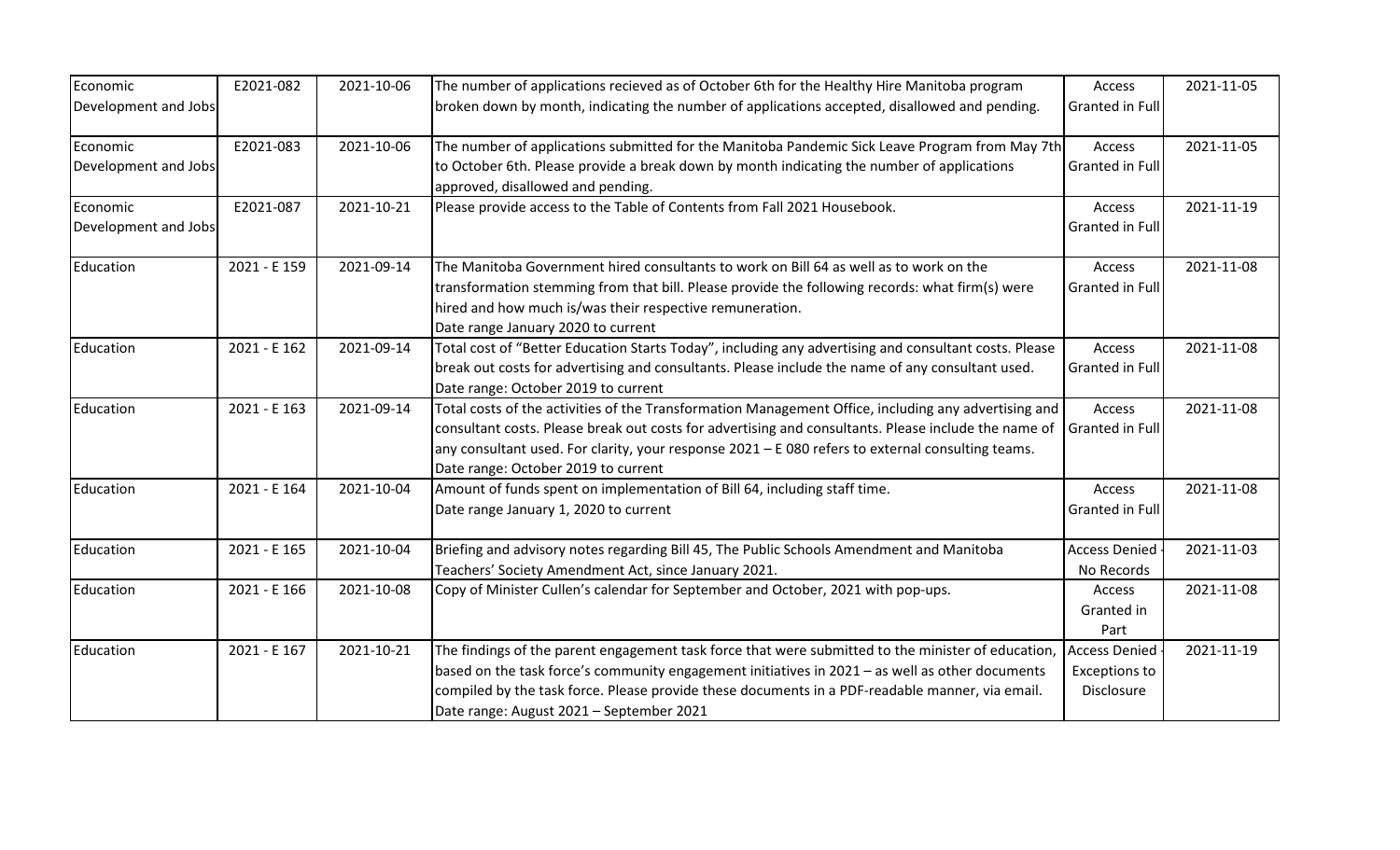| Education                | 2021 - E 168 | 2021-10-21 | Please provide access to the Table of Contents from the Fall 2021 Housebook.                       | Access                 | 2021-11-19 |
|--------------------------|--------------|------------|----------------------------------------------------------------------------------------------------|------------------------|------------|
|                          |              |            |                                                                                                    | <b>Granted in Full</b> |            |
|                          |              |            |                                                                                                    |                        |            |
| <b>Executive Council</b> | 20EC-058     | 2021-06-24 | Please provide all records of communication between Michael Kowalson and Paul Beauregard.          | <b>Access</b>          | 2021-11-09 |
|                          |              |            | Timeframe; April 1, 2019-June 24, 2020                                                             | Granted in             |            |
|                          |              |            |                                                                                                    | Part                   |            |
| <b>Executive Council</b> | 20EC-061     | 2021-06-30 | Please provide all records or communication which contain 'Kowintco'.                              | Access                 | 2021-11-09 |
|                          |              |            | Time frame: April 1, 2019 - June 30, 2020                                                          | Granted in             |            |
|                          |              |            |                                                                                                    | Part                   |            |
| <b>Executive Council</b> | 21EC-047     | 2021-06-16 | Information related to COVID-19 committees set up by or advising the Province of Manitoba:         | Access                 | 2021-11-02 |
|                          |              |            |                                                                                                    | Granted in Full        |            |
|                          |              |            | 1) A list of all committees dealing with any matter related to Covid-19, current and/or no longer  |                        |            |
|                          |              |            | active, set up by, and/or commissioned/appointed by, and/or solicited by the Province of Manitoba, |                        |            |
|                          |              |            | or any agent of the Province, and whose jurisdiction/oversight has been delegated to or is run by  |                        |            |
|                          |              |            | Manitoba Executive Council. For example, Manitoba COVID-19 Task Force or whatever the names of     |                        |            |
|                          |              |            | any committees actually are/were                                                                   |                        |            |
|                          |              |            | 2) The names of all persons sitting on and/or presiding over these committees (both current and/or |                        |            |
|                          |              |            | no-longer active committees) both current and/or past committee members, including role/title on   |                        |            |
|                          |              |            | the committee(s)                                                                                   |                        |            |
|                          |              |            | 3) Minutes and dates of all meetings that have occurred with each of these committees              |                        |            |
|                          |              |            | Timeframe: November 1, 2019 to June 12, 2021                                                       |                        |            |
| <b>Executive Council</b> | 21EC-053     | 2021-07-21 | Copy of annual performance agreements with Deputy Ministers. Timeframe: January 1, 2020 to July    | <b>Access Denied</b>   | 2021-11-02 |
|                          |              |            | 19, 2021.                                                                                          | <b>Exceptions to</b>   |            |
|                          |              |            |                                                                                                    | Disclosure             |            |
| <b>Executive Council</b> | 21EC-070     | 2021-09-09 | Please provide a list of dates and times when fourth wave and delta variant COVID-19 pandemic      | <b>Access Denied</b>   | 2021-11-01 |
|                          |              |            | modelling was presented to cabinet from May 1, 2021 to August 18, 2021. Please list the            | <b>Exceptions to</b>   |            |
|                          |              |            | participants in each of these meetings as well as the topics of discussion presented during those  | Disclosure             |            |
|                          |              |            | meetings. Timeframe: May 1, 2021 to August 18, 2021.                                               |                        |            |
| <b>Executive Council</b> | 21EC-072     | 2021-09-22 | Copies of the Signed Oaths for the Premier and Cabinet Ministers                                   | Access                 | 2021-11-23 |
|                          |              |            | Timeframe: May 3, 2016 - May 3, 2016                                                               | Granted in             |            |
|                          |              |            |                                                                                                    | Part                   |            |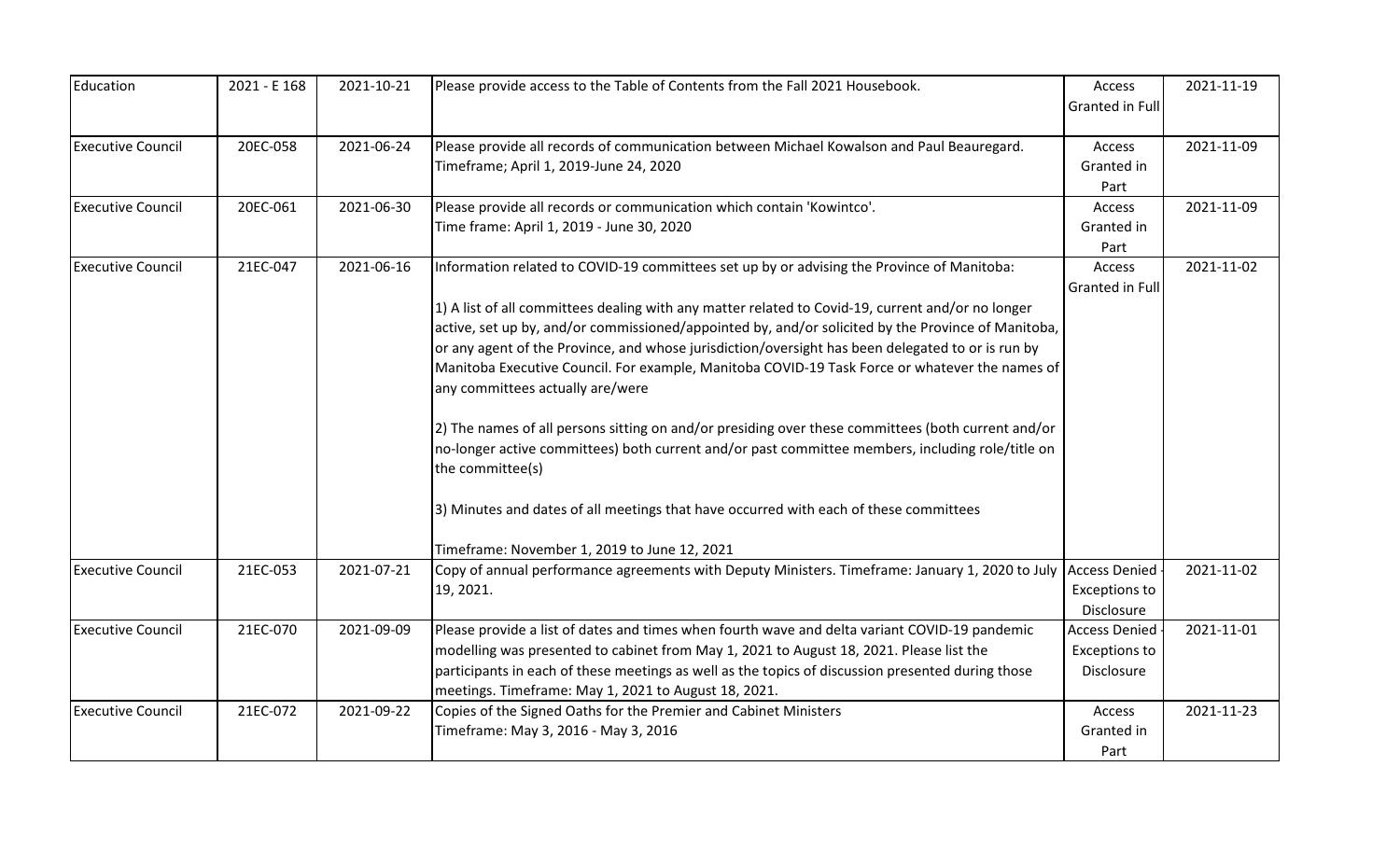| <b>Executive Council</b> | 21EC-078  | 2021-10-21 | Please provide access to the Table of Contents from the Fall 2021 Housebook.                        | <b>Access Denied</b>   | 2021-11-23 |
|--------------------------|-----------|------------|-----------------------------------------------------------------------------------------------------|------------------------|------------|
|                          |           |            | Time frame: July 1, 2021 to October 21, 2021                                                        | No Records             |            |
| Families                 | 2021-258  | 2021-09-14 | From the Department's 2021 Committee of Supply Book, from section "C-2a - Manitoba                  | Access                 | 2021-11-15 |
|                          |           |            | Development Centre (MDC)" copy of note "2. Transition to Community Living"                          | <b>Granted in Full</b> |            |
| Families                 | 2021-268  | 2021-10-28 | Versions of the CFS COVID-19 Data Dashboard from Feb. 12, 2021 (the day after the Jan 2021 report   | Access                 | 2021-11-16 |
|                          |           |            | was issued) to the most recent version available.                                                   | Granted in             |            |
|                          |           |            | This builds on previous requests 2021-78, 2020-256 and 2020-106                                     | Part                   |            |
| Finance                  | 21FIN-108 | 2021-05-28 | As referenced in Budget 2021 on page 28, a breakdown of how a household with an average income      | Access                 | 2021-11-26 |
|                          |           |            | of \$70,000 was decided. Please also include records as to how this analysis incorporated number of | <b>Granted in Full</b> |            |
|                          |           |            | occupants, single or dual incomes, family composition and size, geographical region, etc.           |                        |            |
|                          |           |            | Timeframe: September 1, 2020 to May 20, 2021                                                        |                        |            |
| Finance                  | 21FIN-111 | 2021-05-28 | From the Spring 2021 Housebook, copy of note "f) Federal COVID-19 Measures and Manitoba \$          | Access                 | 2021-11-04 |
|                          |           |            | Impacts" under 1. Index, Good News and COVID-19.                                                    | Granted in Full        |            |
|                          |           |            | Timeframe: March 1, 2021 to May 21, 2021                                                            |                        |            |
| Finance                  | 21FIN-112 | 2021-05-28 | From the Spring 2021 Housebook, copy of note "DOF 2021/22 estimates overview" under 3.              | <b>Access Denied</b>   | 2021-11-04 |
|                          |           |            | Finances Issues.                                                                                    | No Records             |            |
|                          |           |            | Timeframe: March 1, 2021 to May 21, 2021                                                            |                        |            |
| Finance                  | 21FIN-124 | 2021-06-14 | From the Spring 2021 Housebook, copy of note "e) \$2020 Tax Rollback Guarantee" under 3. Finance    | Access                 | 2021-11-01 |
|                          |           |            | Issues.                                                                                             | Granted in Full        |            |
| Finance                  | 21FIN-125 | 2021-06-14 | From the Spring 2021 Housebook, copy of note "f) Major Federal Transfers - Table Only" under 3.     | Access                 | 2021-11-01 |
|                          |           |            | Finance Issues                                                                                      | Granted in Full        |            |
| Finance                  | 21FIN-126 | 2021-06-14 | From the Spring 2021 Housebook, copy of note "g) CHT (COF)" under 3. Finance Issues                 | Access                 | 2021-11-01 |
|                          |           |            |                                                                                                     | <b>Granted in Full</b> |            |
| Finance                  | 21FIN-127 | 2021-06-14 | From the Spring 2021 Housebook, copy of note "h) Major revenue forecasts (variance                  | Access                 | 2021-11-01 |
|                          |           |            | explanations)" under 3. Finance Issues                                                              | Granted in Full        |            |
| Finance                  | 21FIN-128 | 2021-06-14 | From the Spring 2021 Housebook, copy of note "i) Economic overview" under 3. Finance Issues         | Access                 | 2021-11-01 |
|                          |           |            |                                                                                                     | <b>Granted in Full</b> |            |
|                          |           |            |                                                                                                     |                        |            |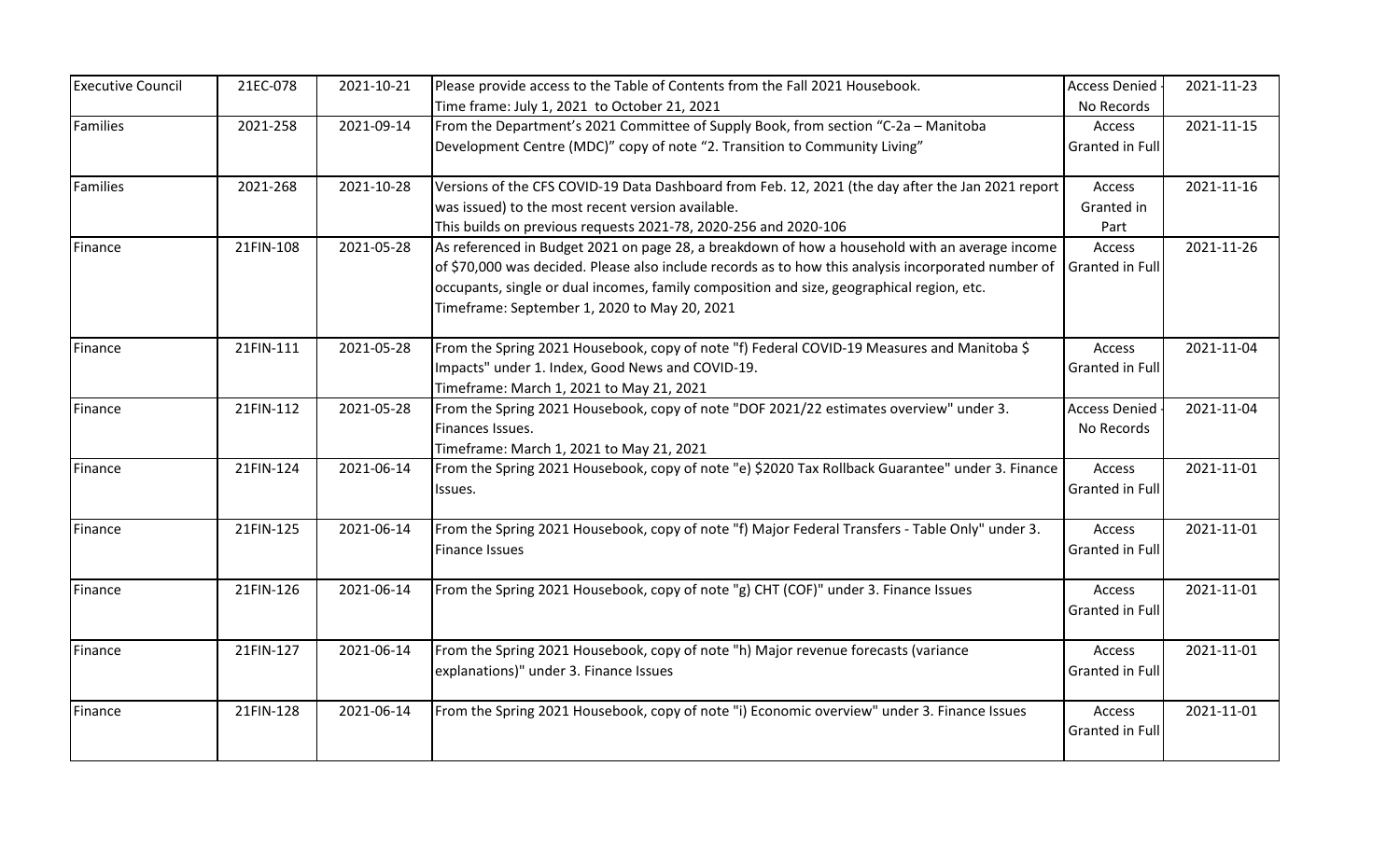| Finance | 21FIN-129 | 2021-06-14 | From the Spring 2021 Housebook, copy of note "I) Financial Status" under 3. Finance Issues                                                                                                                                                                                                                                                                                                                                                                                                                                                                                    | Access<br>Granted in Full                                  | 2021-11-01 |
|---------|-----------|------------|-------------------------------------------------------------------------------------------------------------------------------------------------------------------------------------------------------------------------------------------------------------------------------------------------------------------------------------------------------------------------------------------------------------------------------------------------------------------------------------------------------------------------------------------------------------------------------|------------------------------------------------------------|------------|
| Finance | 21FIN-130 | 2021-06-14 | From the Spring 2021 Housebook, copy of note "d) Rainy Day Fund" under 4. Public Accounts and<br><b>Key Statistics</b>                                                                                                                                                                                                                                                                                                                                                                                                                                                        | Access<br>Granted in Full                                  | 2021-11-01 |
| Finance | 21FIN-143 | 2021-07-17 | Please provide any data that is already available, or easily aggregated, on the workflow and backlog<br>of Vital Statistics on a monthly basis, dating January 2020 to the most recent month possible. Ideally Granted in Full<br>this would show the number of requests - separated by month and by type, such as<br>birth/marriage/death certificates - fulfilled each month, as well as the backlog for each as of each<br>month. Please also provide the number of FTEs working in Vital Statistics for each of these months.<br>Timeframe: January 2020 to June 30, 2021 | Access                                                     | 2021-11-26 |
| Finance | 21FIN-144 | 2021-06-17 | From the Spring 2021 Housebook, copy of note "g) Bill 35 - The Public Utilities Ratepayer Protection<br>and Regulatory Reform Act (Various Acts Affected)" under 6. Legislation Finance.                                                                                                                                                                                                                                                                                                                                                                                      | Access<br>Granted in Full                                  | 2021-11-01 |
| Finance | 21FIN-145 | 2021-06-17 | From the Spring 2021 Housebook, copy of note "i) The Public Sector Disclosure Compensation Act"<br>under 6. Legislation Finance                                                                                                                                                                                                                                                                                                                                                                                                                                               | Access<br>Granted in Full                                  | 2021-11-01 |
| Finance | 21FIN-146 | 2021-06-17 | From the Spring 2021 Housebook, copy of note "a) Conciliation and Mediation Branch" under 7.<br><b>Conciliation and Mediation Branch</b>                                                                                                                                                                                                                                                                                                                                                                                                                                      | Access<br>Granted in Full                                  | 2021-11-01 |
| Finance | 21FIN-147 | 2021-06-17 | From the Spring 2021 Housebook, copy of note "b) Minimum Wage Update" under 7. Conciliation<br>and Mediation Branch                                                                                                                                                                                                                                                                                                                                                                                                                                                           | Access<br>Granted in Full                                  | 2021-11-01 |
| Finance | 21FIN-164 | 2021-07-05 | Spreadsheet of dollar amounts of all cheques issued so far for the education property tax rebate.<br>Please indicate the addresses or legal descriptions of properties associated with the rebate.<br>Date range: January 2021 to Present                                                                                                                                                                                                                                                                                                                                     | Access<br>Granted in Full                                  | 2021-11-09 |
| Finance | 21FIN-182 | 2021-07-08 | Communication with the Governor of North Dakota re: vaccination. January 1, 2021 to current.                                                                                                                                                                                                                                                                                                                                                                                                                                                                                  | <b>Access Denied</b><br><b>Exceptions to</b><br>Disclosure | 2021-11-12 |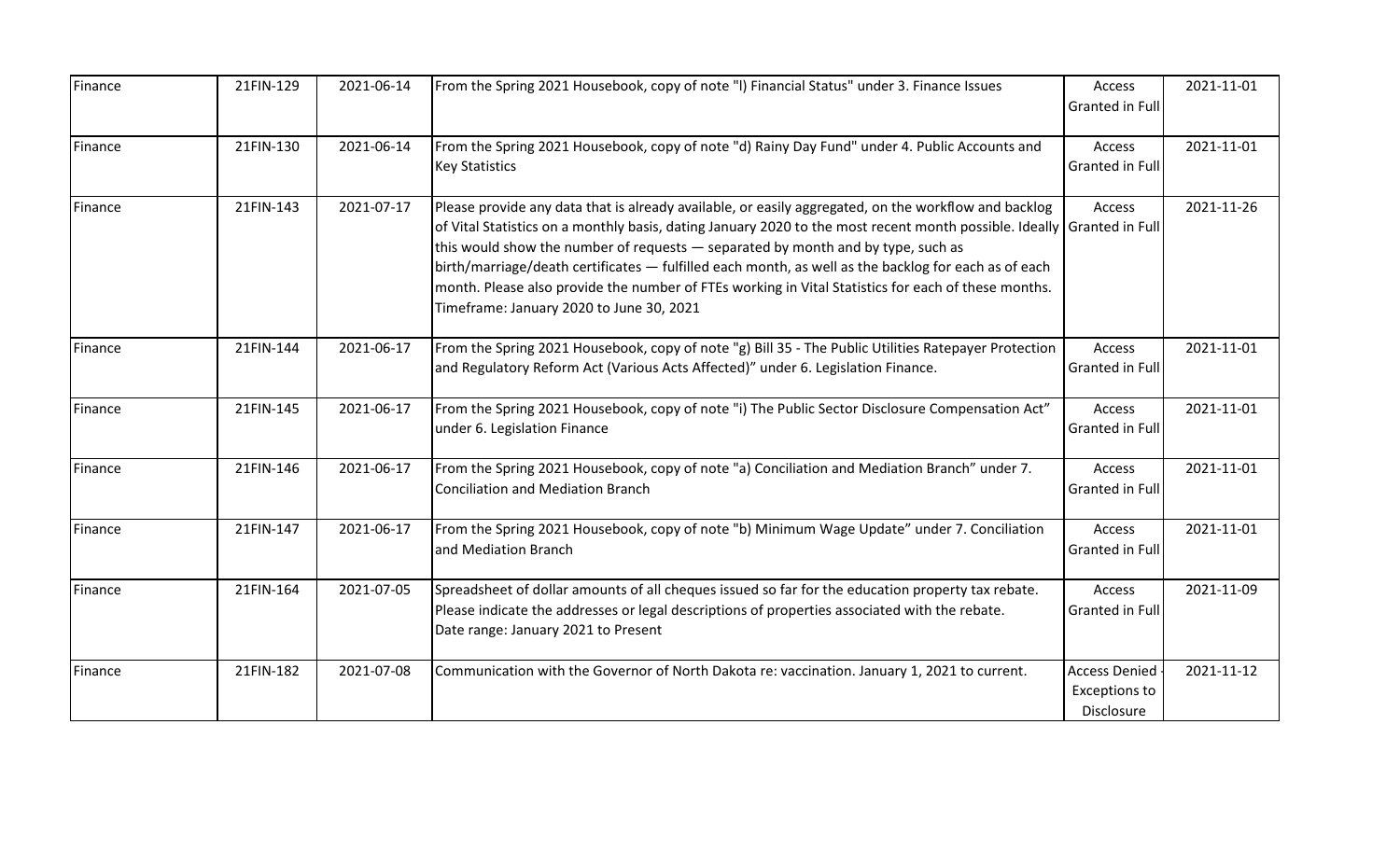| Finance | 21FIN-206 | 2021-08-31 | The number of deaths, by month that have occurred in Manitoba in the years 2018, 2019, 2020, and       | Access                 | 2021-11-26 |
|---------|-----------|------------|--------------------------------------------------------------------------------------------------------|------------------------|------------|
|         |           |            | 2021. The format for this data is requested to correspond with Statistics Canada 13-10-0708-01         | Granted in Full        |            |
|         |           |            | Deaths, by month. https://doi.org/10.25318/1310070801-eng                                              |                        |            |
|         |           |            | Timeframe: January 1, 2018 to August 31, 2021                                                          |                        |            |
| Finance | 21FIN-208 | 2021-08-31 | Copy of the Minister's calendar for May, June and July, 2021.                                          | Access                 | 2021-11-16 |
|         |           |            | Timeframe: May 1, 2021 to July 31, 2021                                                                | Granted in             |            |
|         |           |            |                                                                                                        | Part                   |            |
| Finance | 21FIN-223 | 2021-09-21 | The approximately weekly COVID media briefing document that is sent to the media but not made          | Access                 | 2021-11-04 |
|         |           |            | available to the general public directly. For example, this document contained information on the      | Granted in Full        |            |
|         |           |            | number of breakthrough cases at least in July and August; this request is for the entire document      |                        |            |
|         |           |            | however.                                                                                               |                        |            |
|         |           |            |                                                                                                        |                        |            |
|         |           |            | Timeframe: June 1, 2021 - September 11, 2021                                                           |                        |            |
| Finance | 21FIN-231 | 2021-10-18 | Please provide access to the Table of Contents from the Fall 2021 Housebook.                           | Access                 | 2021-11-01 |
|         |           |            | Time frame: July 1, 2021 to October 21, 2021.                                                          | Granted in Full        |            |
| Finance | 21LR-011  | 2021-05-28 | We are requesting a copy of the Accident Investigation Report, Inspector's report as well as any       | Access                 | 2021-11-02 |
|         |           |            | other relevant reports filed with respect to the accident that occurred [Information Removed].         | Granted in             |            |
|         |           |            |                                                                                                        | Part                   |            |
| Finance | 21LR-014  | 2021-06-16 | The asbestos report for [Location Removed] a house that was demolished [Date Removed].                 | Access                 | 2021-07-06 |
|         |           |            |                                                                                                        | Granted in             |            |
|         |           |            |                                                                                                        | Part                   |            |
| Finance | 21LR-023  | 2021-09-22 | Improvement order Ste Anne fire hall, September 20,2021 work place health and safety. [Additional      | Access                 | 2021-11-19 |
|         |           |            | Information Provided Removed]                                                                          | Granted in             |            |
|         |           |            | Timeframe: August 1, 2021 - September 30, 2021                                                         | Part                   |            |
| Finance | 21LR-024  | 2021-10-05 | Copies of records of hearing test results for [information removed]. Additionallly [sic], I would like | <b>Access Denied</b>   | 2021-11-02 |
|         |           |            | copies of records of any workplace noise level testing completed at this location. Timeframe: As far   | No Records             |            |
|         |           |            | back as the records go through to the present date.                                                    |                        |            |
| Finance | 21LR-027  | 2021-10-04 | Briefing advisory notes regarding Construction Industry Wages Act since January 1, 2021. Time          | Access                 | 2021-11-02 |
|         |           |            | Frame: January 1, 2021 to October 4, 2021.                                                             | Granted in             |            |
|         |           |            |                                                                                                        | Part                   |            |
| Finance | 21LR-028  | 2021-10-18 | The number of WSH complaints against the RM of Lac du Bonnet since 2018. [Additional                   | Access                 | 2021-11-08 |
|         |           |            | <b>Information Provided Removed]</b>                                                                   | <b>Granted in Full</b> |            |
|         |           |            | Timeframe: 2018-Present                                                                                |                        |            |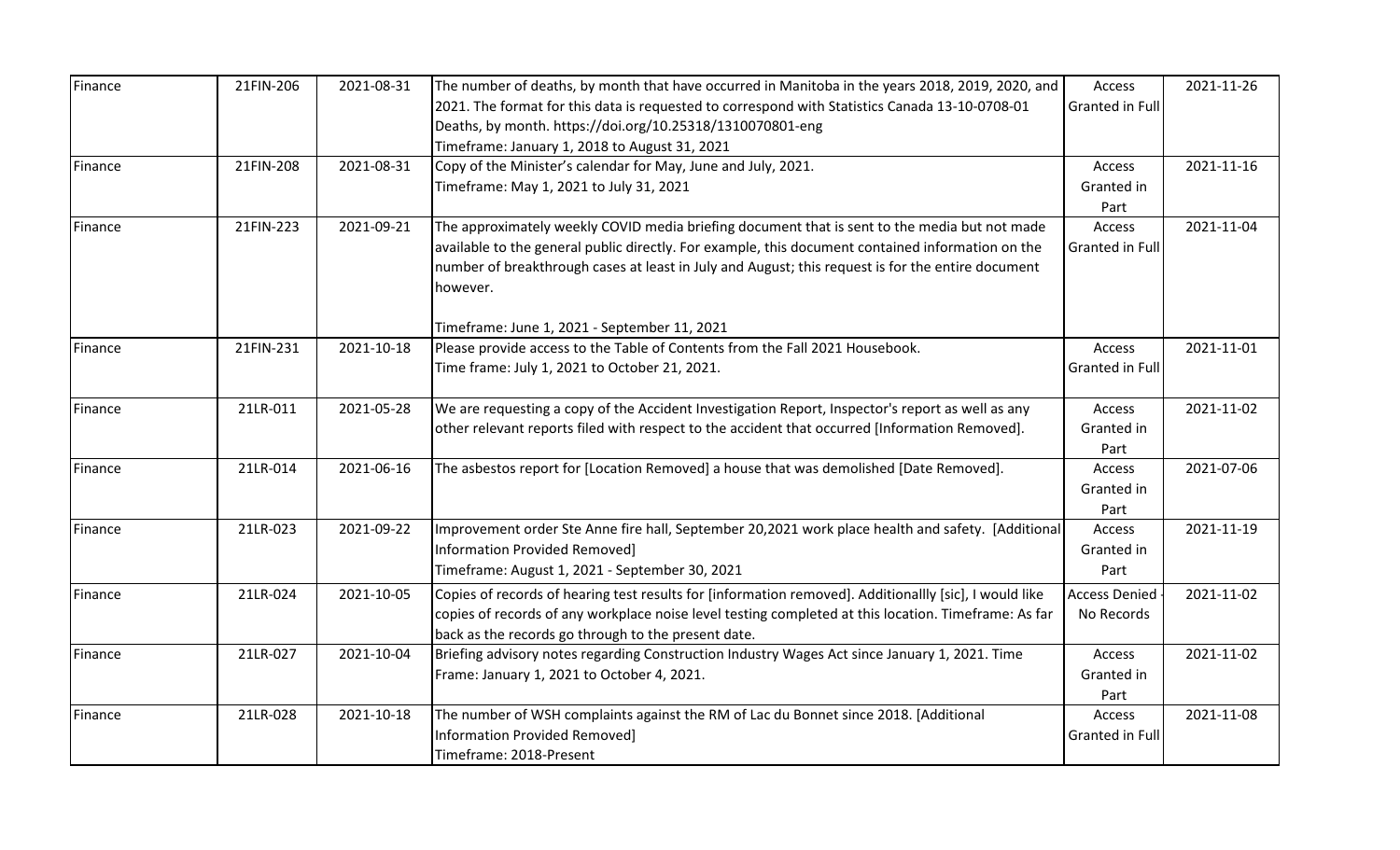| Finance                           | 21LR-029 | 2021-10-04 | Briefing advisory notes regarding the minimum wage, including any jurisdictional scans, since<br>January 1, 2021 to date. Time Frame: January 1, 2021 to October 4, 2021.                                                                                                                               | <b>Access Denied</b><br>Exceptions to<br>Disclosure | 2021-11-02 |
|-----------------------------------|----------|------------|---------------------------------------------------------------------------------------------------------------------------------------------------------------------------------------------------------------------------------------------------------------------------------------------------------|-----------------------------------------------------|------------|
| Finance                           | 21LR-031 | 2021-10-18 | Obtain copies of Improvement Orders from Workplace Safety and Health in connection with the<br>attached Release of Employer Information, namely:                                                                                                                                                        | Access<br>Granted in Full                           | 2021-11-01 |
|                                   |          |            | 1) Electrical - Equipment Location and Proctection - Workplace Safety and Health Regulation 38.6<br>2) Workplace Safety and Health Committee and Representatives - Workplace Safety and Health<br>Representative - Workplace Safety and Health Act 41(1)                                                |                                                     |            |
|                                   |          |            |                                                                                                                                                                                                                                                                                                         |                                                     |            |
| <b>Health and Seniors</b><br>Care | 295-21   | 2021-08-10 | Any contracts between the health ministry and TELUS Health. Timeframe: Jan. 1, 2015 to present.                                                                                                                                                                                                         | <b>Access Denied</b><br>No Records                  | 2021-10-05 |
| <b>Health and Seniors</b><br>Care | 311-21   | 2021-08-25 | All records describing the isolation of a SARS-COV-2 virus, directly from a sample taken from a<br>diseased patient, where the patient sample was not first combined with any other source of genetic<br>material (i.e. Monkey kidney cells aka Vero cells).                                            | <b>Access Denied</b><br>No Records                  | 2021-10-18 |
|                                   |          |            | Please note that I am using "ISOLATION" in the every day sense of the word: the act of separating a<br>thing(s) from everything else. I am not requesting records where "isolation of SARS-COV-2" refers<br>instead to:                                                                                 |                                                     |            |
|                                   |          |            | * the culturing of something, or<br>*the performance of an amplification test (i.e. a PCR test), or<br>*the sequencing of something.                                                                                                                                                                    |                                                     |            |
|                                   |          |            | To clarify, I am requesting all such records that are in the possession, custody or control of the<br>Public Heath Canada or Public Health Manitoba (for example: downloaded to a computer, printed in<br>hard copy etc.). Date Range: January 1st 2019 - August 23rd 2021 (or latest date thereafter). |                                                     |            |
| <b>Health and Seniors</b><br>Care | 314-21   | 2021-08-30 | In a July 8, 2021 press release, the Minister announced "plans to add 400 new nursing education<br>seats throughout Manitoba". Please provide briefing and advisory notes regarding this. Date Range:<br>January, 2021 to current                                                                       | Access<br>Granted in<br>Part                        | 2021-11-03 |
| <b>Health and Seniors</b><br>Care | 328-21   | 2021-09-14 | For each year from 2013 to current, records with regard to the assessment of Internationally<br>Educated Nurses, including summarized information with regard to the number of annual<br>applicants, number accepted, number rejected, number declined. Date Range: January, 2013 to<br>current         | <b>Access Denied</b><br>No Records                  | 2021-10-14 |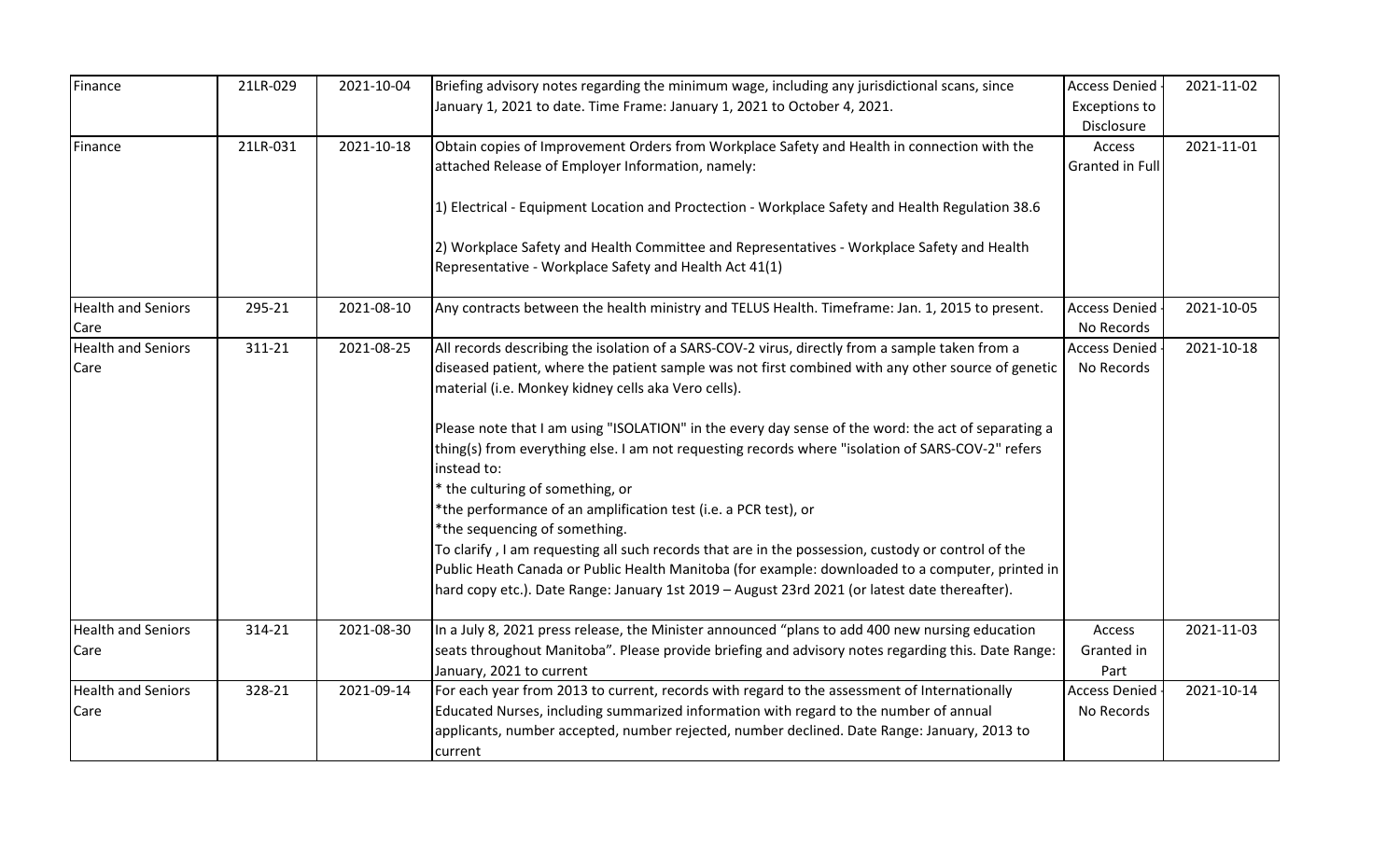| <b>Health and Seniors</b> | 329-21 | 2021-09-14 | For each year from 2013 to current, records with regard to the pass/fail rate for Clinical Competency Access Denied - |                      | 2021-10-14 |
|---------------------------|--------|------------|-----------------------------------------------------------------------------------------------------------------------|----------------------|------------|
| Care                      |        |            | Assessment for Internationally Educated Nurses. Date Range: January, 2013 to current.                                 | No Records           |            |
| <b>Health and Seniors</b> | 330-21 | 2021-09-14 | Briefing and advisory notes regarding internationally educated nurses. Date range: January, 2019 to                   | Access               | 2021-10-14 |
| Care                      |        |            | current                                                                                                               | Granted in           |            |
|                           |        |            |                                                                                                                       | Part                 |            |
| <b>Health and Seniors</b> | 332-21 | 2021-09-22 | Current Budget of Methadone Program. Locations and doctors associated with clinic.                                    | <b>Access Denied</b> | 2021-10-22 |
| Care                      |        |            | Protocol for drug testing if patient has multiple substance abuse issues. Number of assaults and                      | No Records           |            |
|                           |        |            | suicides associated in 2019/2020. Date Range 2019 + 2020                                                              |                      |            |
| <b>Health and Seniors</b> | 342-21 | 2021-10-04 | Briefing and advisory notes as well as any memos, regarding vaccine mandates or testing,                              | Access Denied        | 2021-11-03 |
| Care                      |        |            | as well as any analysis on impact on staffing levels. Date range August 1, 2021 to date                               | No Records           |            |
| <b>Health and Seniors</b> | 343-21 | 2021-10-04 | 1. How many hospital admissions are assigned to acute beds are un-vaccinated?                                         | Access               | 2021-11-03 |
| Care                      |        |            | 2. How many hospital admissions are assigned to ICU beds are un-vaccinated?                                           | Granted in Full      |            |
|                           |        |            | Date Range: May 1, 2021 to September 20, 2021                                                                         |                      |            |
| <b>Health and Seniors</b> | 344-21 | 2021-10-06 | Copies of all of the scientific journal articles that constitute "the science" which Dr. Roussin refers               | <b>Access Denied</b> | 2021-11-05 |
| Care                      |        |            | to, and that he has used as evidence in the writing of the Public Health Orders over the past 18                      | No Records           |            |
|                           |        |            | months. Specifically, I wish to obtain copies of the scientific journal articles that indicate that                   |                      |            |
|                           |        |            | masking is an effective means of stopping the transmission of the Covid-19 virus; I wish to obtain                    |                      |            |
|                           |        |            | copies of the scientific journals that prove the efficacy and safety of the Moderna, Pfizer, and Astra                |                      |            |
|                           |        |            | Zeneca vaccines, as well as the long-term data confirming their benefits outweight the risks in                       |                      |            |
|                           |        |            | adults, and children as young as 6 months old.                                                                        |                      |            |
|                           |        |            | Date Range: December 2018 - Current                                                                                   |                      |            |
| <b>Health and Seniors</b> | 345-21 | 2021-10-07 | Please provide the following record: amount spent for Internationally Educated Nurses in                              | Access               | 2021-11-05 |
| Care                      |        |            | 2021/2022. Date Range: April 2021 - current                                                                           | Granted in Full      |            |
| <b>Health and Seniors</b> | 346-21 | 2021-10-07 | Please provide the following record: How many Internationally Educated Nurses completed or are                        | Access Denied        | 2021-11-05 |
| Care                      |        |            | completing their training/certification in 2021/2022. Date Range: April 2021 - current                                | No Records           |            |
| <b>Health and Seniors</b> | 348-21 | 2021-10-13 | Request access to information regarding PCR tests.                                                                    | Access               | 2021-11-12 |
| Care                      |        |            |                                                                                                                       | Granted in Full      |            |
| <b>Health and Seniors</b> | 349-21 | 2021-10-13 | Request access to information regarding public health orders.                                                         | Access               | 2021-11-12 |
| Care                      |        |            |                                                                                                                       | Granted in Full      |            |
|                           |        |            |                                                                                                                       |                      |            |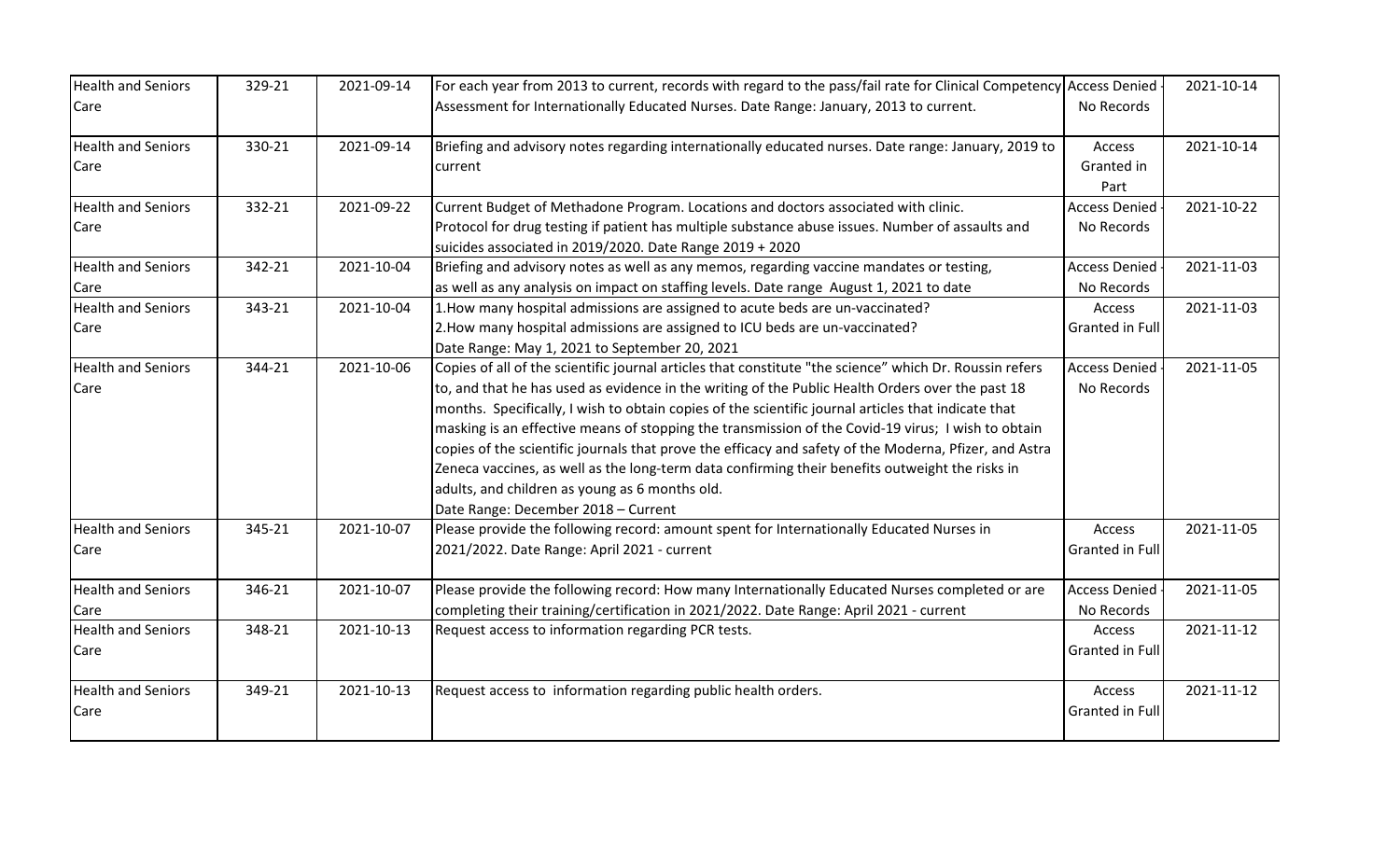| <b>Health and Seniors</b><br>Care | 353-21 | 2021-10-18 | Manitoba has been sending critically ill COVID-19 patients out of province. What is the per patient<br>cost and total cost of doing so? Date Range: April, 2021 to current                                                                                                                                                                                                                                                                                                                                                                                                                                                                                                                                                                                                                                                                                                                                                                                                                                                                                                                                                   | <b>Access Denied</b><br>No Records | 2021-11-17 |
|-----------------------------------|--------|------------|------------------------------------------------------------------------------------------------------------------------------------------------------------------------------------------------------------------------------------------------------------------------------------------------------------------------------------------------------------------------------------------------------------------------------------------------------------------------------------------------------------------------------------------------------------------------------------------------------------------------------------------------------------------------------------------------------------------------------------------------------------------------------------------------------------------------------------------------------------------------------------------------------------------------------------------------------------------------------------------------------------------------------------------------------------------------------------------------------------------------------|------------------------------------|------------|
| <b>Health and Seniors</b><br>Care | 354-21 | 2021-10-19 | Briefing and advisory notes re: sending COVID patients out of province. Since April 1, 2021<br>Date Range: April, 2021 to current                                                                                                                                                                                                                                                                                                                                                                                                                                                                                                                                                                                                                                                                                                                                                                                                                                                                                                                                                                                            | <b>Access Denied</b><br>No Records | 2021-11-17 |
| <b>Health and Seniors</b><br>Care | 355-21 | 2021-10-19 | The April 7, 2021 Health Seniors Leadership Council agenda include "COVID Accountability" which<br>included subitems: "update" and "patient flow". Please provide all records regarding these agenda<br>items. Date Range: April, 2021 to current                                                                                                                                                                                                                                                                                                                                                                                                                                                                                                                                                                                                                                                                                                                                                                                                                                                                            | <b>Access Denied</b><br>No Records | 2021-11-24 |
| <b>Health and Seniors</b><br>Care | 360-21 | 2021-10-26 | The following Covid-19 Prevention Orders, issued under the Public Health Act, are available on the<br>https://www.gov.mb.ca website. But do not bear the signature of the Chief Public Health Officer<br>and omit the Minister of Health's authorization letter. For each of the dates below, I would like<br>copies of:<br>1) the original Covid-19 Prevention Orders bearing the signature of Chief Public Health Officer, Dr.<br>Brent Roussin (except in the case of Dec 22, 2020, as noted below, please proved a copy of original<br>bearing signature of Deputy Chief Public Health Officer, Dr. Jazz Atwal)<br>[2] the original letters from the Minister of Health bearing the signature of the Minister of Health,<br>and authorizing Dr. Roussin to make these orders (expect in the case of April 16, 2020, as noted<br>below)<br>3) Any original Statute and Regulations Acts Certificates accompanying these documents and bearing<br>the signature of the Chief Public Health Officer (except in the case of Dec 22, 2020, please provide a<br>copy of the certificate if any, bearing Dr. Atwal's signature) | Access<br>Granted in Full          | 2021-11-25 |
| <b>Health and Seniors</b><br>Care | 361-21 | 2021-10-26 | Copy of the most recent Provincial Health Human Resources Plan. Date Range: May, 2016 to current Access Denied                                                                                                                                                                                                                                                                                                                                                                                                                                                                                                                                                                                                                                                                                                                                                                                                                                                                                                                                                                                                               | No Records                         | 2021-11-25 |
| <b>Health and Seniors</b><br>Care | 368-21 | 2021-10-28 | Response 163-21 says that the province has more recently funded Shared Health and RHAs for the<br>following additional procedures - Diagnostic Tests (MRI, CTs and Ultrasound), Cataract Surgeries, Hip<br>& Knee.<br>Please provide the following records:<br>Other than the health region or hospital itself, list of any organization funded to perform these<br>procedures: How much money has been advanced for these procedures and how many additional<br>procedures have been conducted. January, 2021 to current                                                                                                                                                                                                                                                                                                                                                                                                                                                                                                                                                                                                    | <b>Access Denied</b><br>No Records | 2021-11-26 |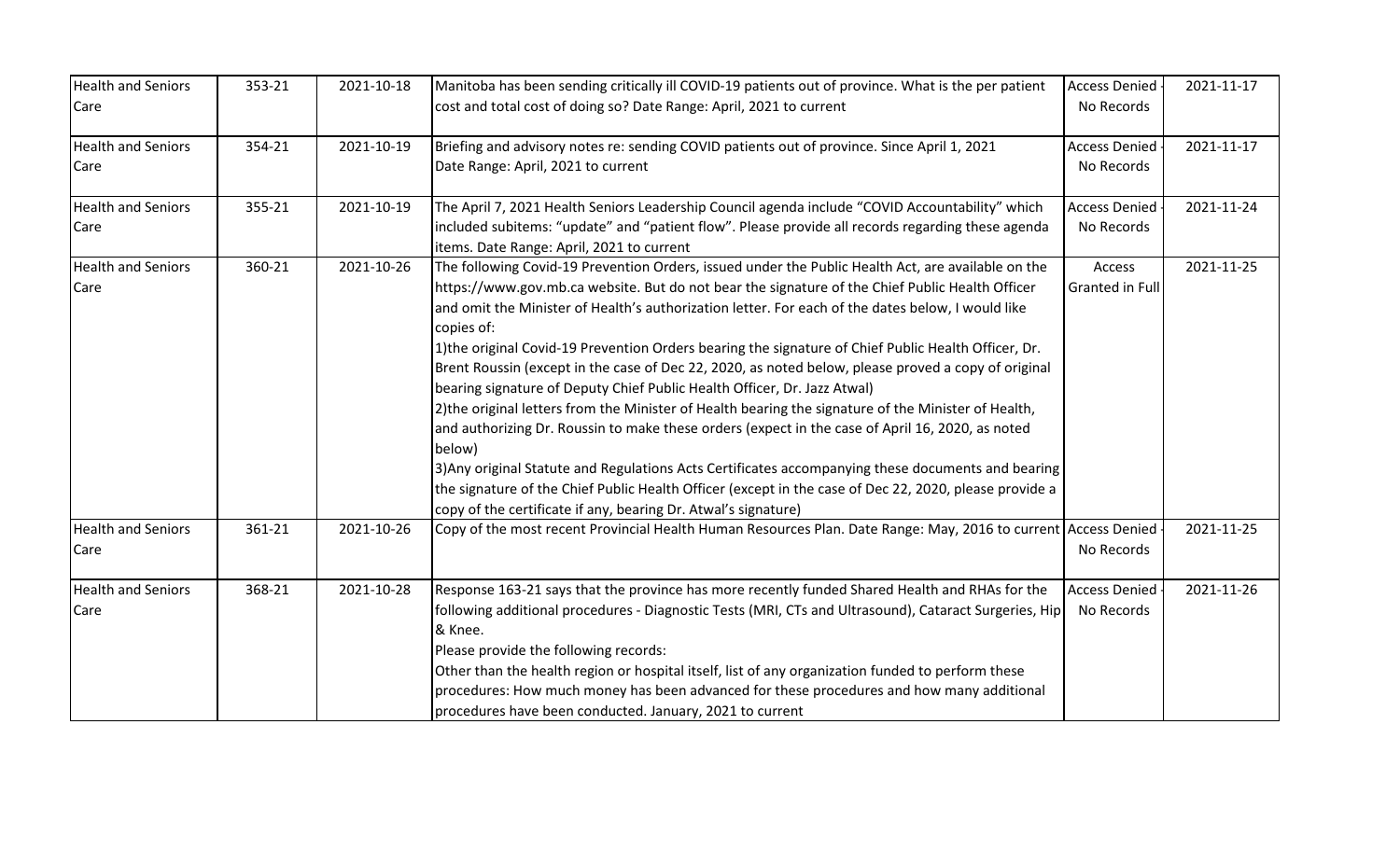| Indigenous                | <b>IRNR 2021-45</b> | 2021-10-21 | Table of Contents 2021 Fall Housebook                                                                          | Access               | 2021-11-09 |
|---------------------------|---------------------|------------|----------------------------------------------------------------------------------------------------------------|----------------------|------------|
| Reconciliation and        |                     |            |                                                                                                                | Granted in Full      |            |
| <b>Northern Relations</b> |                     |            |                                                                                                                |                      |            |
| Infrastructure            | 21-048              | 2021-05-18 | Please provide the most recent contract #4501101381 between Infrastructure and North/South                     | Access               | 2021-10-29 |
|                           |                     |            | Consultants Inc., for the amount of \$1,793,873.30.                                                            | Granted in           |            |
|                           |                     |            |                                                                                                                | Part                 |            |
| Infrastructure            | 21-086              | 2021-10-05 | Briefing and advisory notes on office closures or consolidation of regions since Jan. 1, 2021.                 | <b>Access Denied</b> | 2021-11-22 |
|                           |                     |            |                                                                                                                | No Records           |            |
| Infrastructure            | 21-087              | 2021-10-21 | Please provide access to the Table of Contents from the Fall 2021 Housebook.                                   | <b>Access Denied</b> | 2021-11-22 |
|                           |                     |            |                                                                                                                | No Records           |            |
| Justice                   | 2021-314            | 2021-09-07 | Request access to all reports and reviews conducted by [Name Removed] on the Medical Examiners   Access Denied |                      | 2021-11-08 |
|                           |                     |            | Office.                                                                                                        | <b>Exceptions to</b> |            |
|                           |                     |            |                                                                                                                | Disclosure           |            |
| Justice                   | 2021-332            | 2021-10-01 | Please provide all briefing and advisory material for the Minister and/or DM on enforcement efforts            | Access               | 2021-11-01 |
|                           |                     |            | to protect Manitobans from the spread fo COVID-19.                                                             | Granted in           |            |
|                           |                     |            |                                                                                                                | Part                 |            |
| Justice                   | 2021-333            | 2021-10-01 | Please provide the number of tickets (and the associated dollar amount) given out by enforcement               | Access               | 2021-11-01 |
|                           |                     |            | officials to protect Manitobans from the spread of COVID-19 that have been settled through                     | Granted in           |            |
|                           |                     |            | payment.                                                                                                       | Part                 |            |
|                           |                     |            | Please provide data broken down by:                                                                            |                      |            |
|                           |                     |            | tickets to individuals for various offenses for \$1,296                                                        |                      |            |
|                           |                     |            | tickets to individuals for failure to wear a mask in indoor public places for \$298                            |                      |            |
|                           |                     |            | tickets to businesses for \$5,000                                                                              |                      |            |
| Justice                   | 2021-334            | 2021-10-01 | Please provide the number of tickets (and the associated dollar amount) given out by enforcement               | Access               | 2021-11-01 |
|                           |                     |            | officials to protect Manitobans from the spread of COVID-19 that have been dismissed and/or                    | Granted in           |            |
|                           |                     |            | stayed.                                                                                                        | Part                 |            |
|                           |                     |            | Please provide data broken down by:                                                                            |                      |            |
|                           |                     |            | tickets to individuals for various offenses for \$1,296                                                        |                      |            |
|                           |                     |            | tickets to individuals for failure to wear a mask in indoor public places for \$298                            |                      |            |
|                           |                     |            | tickets to businesses for \$5,000                                                                              |                      |            |
| Justice                   | 2021-344            | 2021-10-22 | Please provide the company or individuals that the government is using to seek independent                     | <b>Access Denied</b> | 2021-11-22 |
|                           |                     |            | expertise when it comes to understanding issues pertaining to the security of the Legislature, along           | No Records           |            |
|                           |                     |            | with the associated dollar amount.                                                                             |                      |            |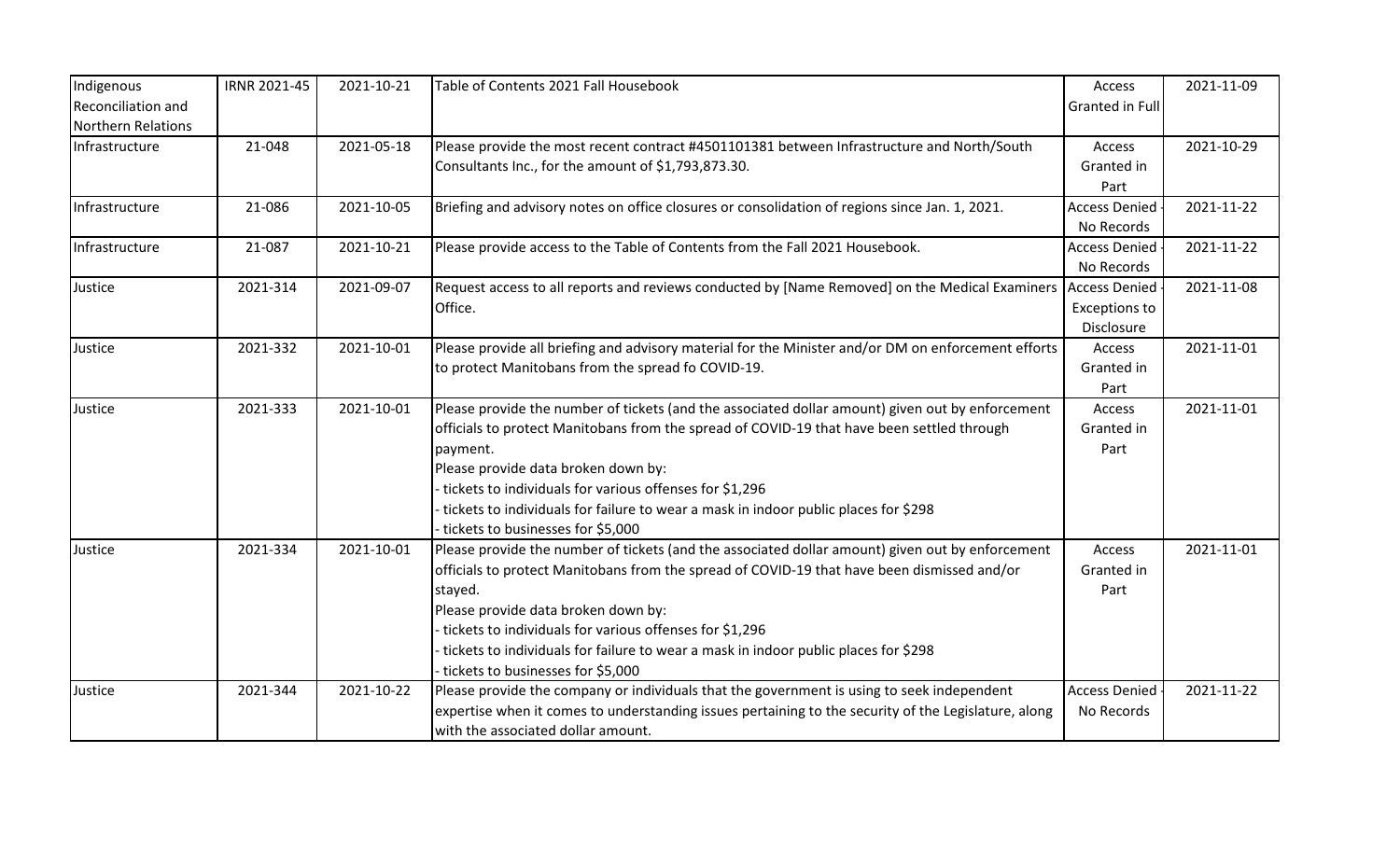| Justice                    | 2021-345    | 2021-10-22 | Please provide access to the Table of Contents from the Fall 2021 Handbook.                            | Access               | 2021-11-22 |
|----------------------------|-------------|------------|--------------------------------------------------------------------------------------------------------|----------------------|------------|
|                            |             |            |                                                                                                        | Granted in           |            |
|                            |             |            |                                                                                                        | Part                 |            |
| Justice                    | 2021-346    | 2021-10-22 | All email chains involving the following email addresses that have the words "special sitting": [email | <b>Access Denied</b> | 2021-11-03 |
|                            |             |            | addresses removed].                                                                                    | Exceptions to        |            |
|                            |             |            |                                                                                                        | Disclosure           |            |
| Legislative and Public     | 21LPA-017   | 2021-10-21 | Please provide access to the Table of Contents from the Fall 2021 Housebook.                           | <b>Access Denied</b> | 2021-11-05 |
| <b>Affairs</b>             |             |            |                                                                                                        | No Records           |            |
|                            |             |            | Time frame: July 1, 2021 to October 21, 2021                                                           |                      |            |
| Mental Health,             | 001-21      | 2021-10-21 | Please provide access to the Table of Contents from Fall 2021 Housebook.                               | Access               | 2021-11-17 |
| Wellness, and              |             |            |                                                                                                        | Granted in           |            |
| Recovery                   |             |            |                                                                                                        | Part                 |            |
| Mental Health,             | 002-21      | 2021-10-28 | A September 22, 2021 press release is titled: PROVINCE LAUNCHES COMMUNITY ROUNDTABLES TO               | <b>Access Denied</b> | 2021-11-26 |
| Wellness, and              |             |            | DEVELOP ACTION PLAN FOR MENTAL HEALTH, WELLNESS AND RECOVERY. Please provide all briefing              | No Records           |            |
| Recovery                   |             |            | and advisory notes regarding this. Date Range: January 1, 2021 to current.                             |                      |            |
| Mental Health,             | 003-21      | 2021-10-18 | Briefing and advisory notes regarding eating disorder program. Date Range: January, 2020 to current    | Access               | 2021-11-19 |
| Wellness, and              |             |            |                                                                                                        | Granted in           |            |
| Recovery                   |             |            |                                                                                                        | Part                 |            |
| <b>Municipal Relations</b> | MR 2021-102 | 2021-10-13 | Copy of the fire report.                                                                               | Access               | 2021-11-01 |
|                            |             |            |                                                                                                        | Granted in           |            |
|                            |             |            |                                                                                                        | Part                 |            |
| <b>Municipal Relations</b> | MR 2021-103 | 2021-10-19 | Copy of the fire report.                                                                               | Access               | 2021-11-01 |
|                            |             |            |                                                                                                        | Granted in           |            |
|                            |             |            |                                                                                                        | Part                 |            |
| <b>Municipal Relations</b> | MR 2021-105 | 2021-10-21 | Table of Contents for 2021 Fall Housebook.                                                             | Access               | 2021-11-03 |
|                            |             |            |                                                                                                        | Granted in Full      |            |
|                            |             |            |                                                                                                        |                      |            |
| <b>Municipal Relations</b> | MR 2021-106 | 2021-10-27 | Copy of the fire report.                                                                               | Access               | 2021-11-01 |
|                            |             |            |                                                                                                        | Granted in           |            |
|                            |             |            |                                                                                                        | Part                 |            |
| <b>Municipal Relations</b> | MR 2021-110 | 2021-11-17 | Copy of surveillance video footage related to fire.                                                    | <b>Access Denied</b> | 2021-11-23 |
|                            |             |            |                                                                                                        | <b>Exceptions to</b> |            |
|                            |             |            |                                                                                                        | Disclosure           |            |